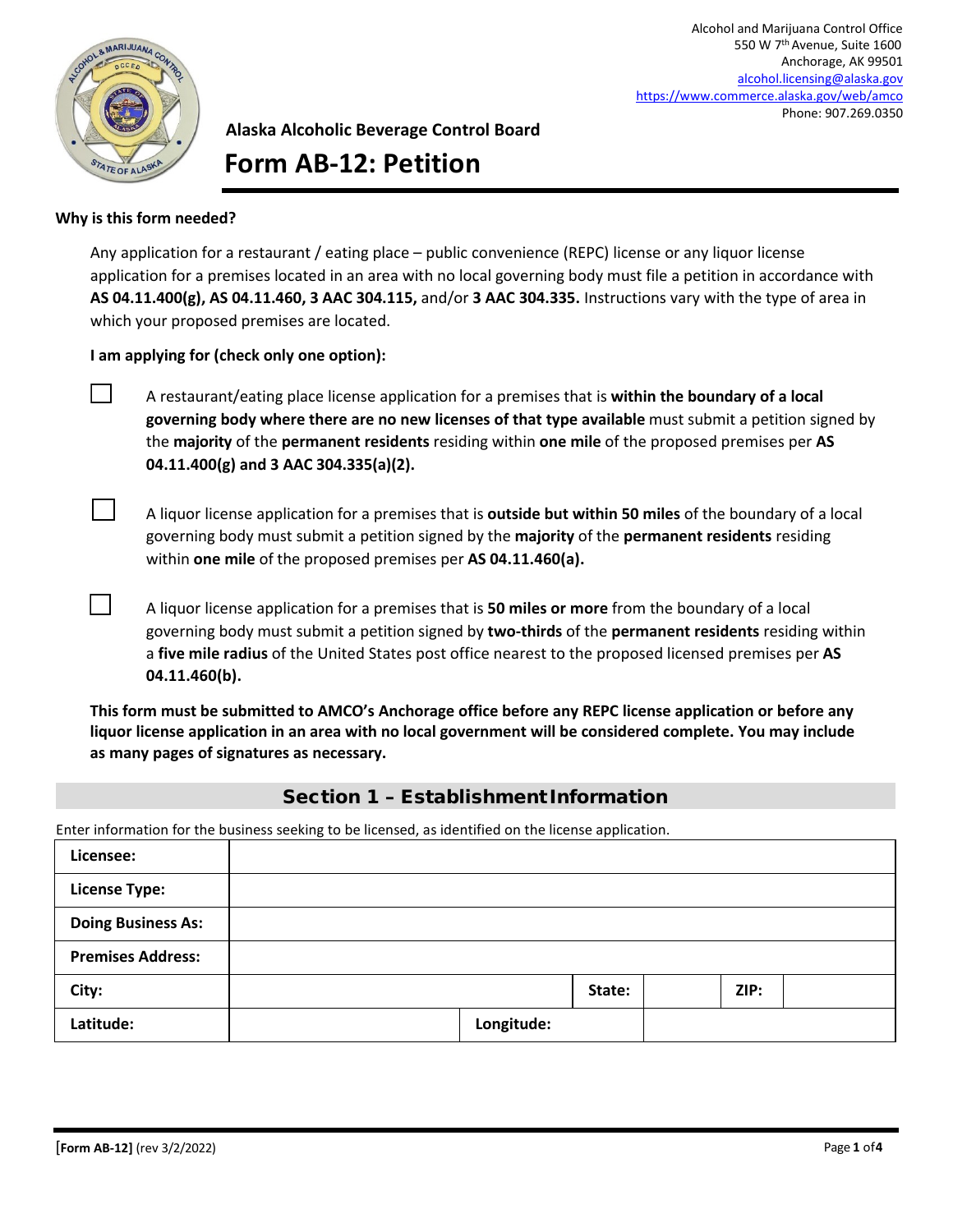

**Alaska Alcoholic Beverage Control Board**

# **Form AB-12: Petition**

## Section 2 – Petition Instructions

#### **Please read these instructions carefully.**

The following information must accompany all liquor license applications requiring petitions:

- 1. A map showing the population within:
	- a. the one mile radius with the proposed premises as center (required for REPC applications and for premises within 50 miles of the boundary of a local government)

OR

- b. the five mile radius with the United States post office as center (required for premises 50 miles or more from the boundary of a local government)\*
- 2. Graphic designation on a map showing the general area where petition signatures were obtained
- 3. A narrative and mathematical calculation of how population totals were determined
- 4. A narrative of how signatures were obtained (door to door solicitation; premises solicitation; etc.)

"Permanent resident" means a person 21 years of age or older who has established a permanent place of abode. A person may be a permanent resident of only one place, per **3 AAC 304.115(b).**

#### **Signatures must be obtained within the 90-day period immediately before submitting the petition to the board.**

\*If there is no United States post office within a radius of five miles of the proposed licensed premises, the applicant must obtain the signatures of two-thirds of the permanent residents residing within a five mile radius of the proposed licensed premises. The map should show the applicable area.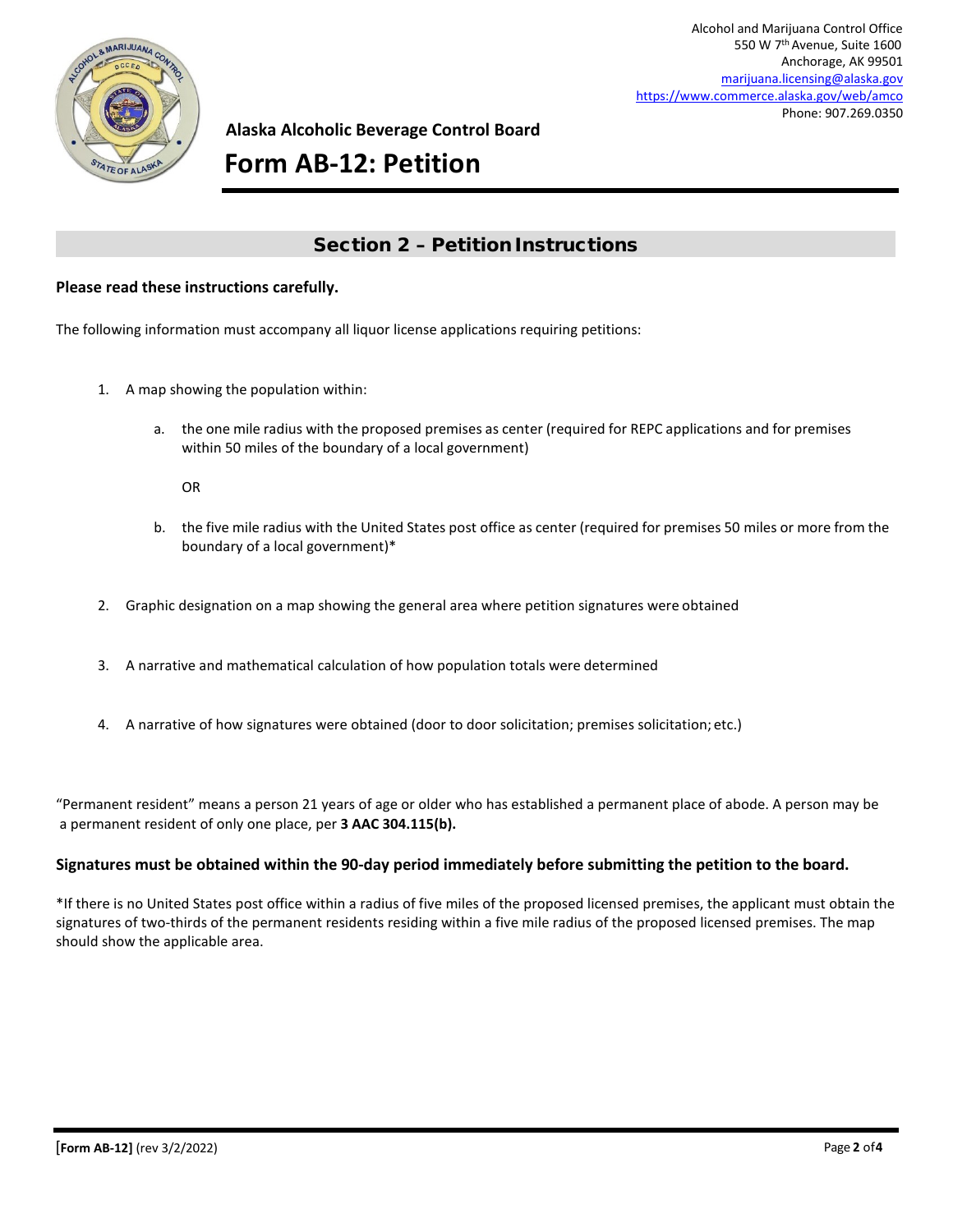

**Alaska Alcoholic Beverage Control Board**

**Form AB-12: Petition**

# Section 3 – Petition

\***Have a completed copy of this page available for those considering this petition.**

This is a petition in support of a

license application.

 $\mathbf{t}$ 

*(type of license applied for)*

# *By signing this petition, you are stating that you are in favor of having a licensed alcohol establishment in your community.*

Each person who has signed this petition states that he or she is a *permanent resident* in the area indicated below; that he or she is 21 years of age or older; and agrees to the issuance of a

|                               |  |                                 | τO                  |  |  |
|-------------------------------|--|---------------------------------|---------------------|--|--|
| (type of license applied for) |  |                                 | (manufacture, sell) |  |  |
| alcohol at                    |  |                                 |                     |  |  |
|                               |  | (location of proposed premises) |                     |  |  |

in the State of Alaska, and that the physical address of his/her residence is:

*(Check one)*

**within one (1) mile of proposed premises.**

**within five (5) miles of the nearest post office to the proposed premises.**

 **within five (5) miles of proposed premises as there is no post office within five (5) miles of the proposed premises.**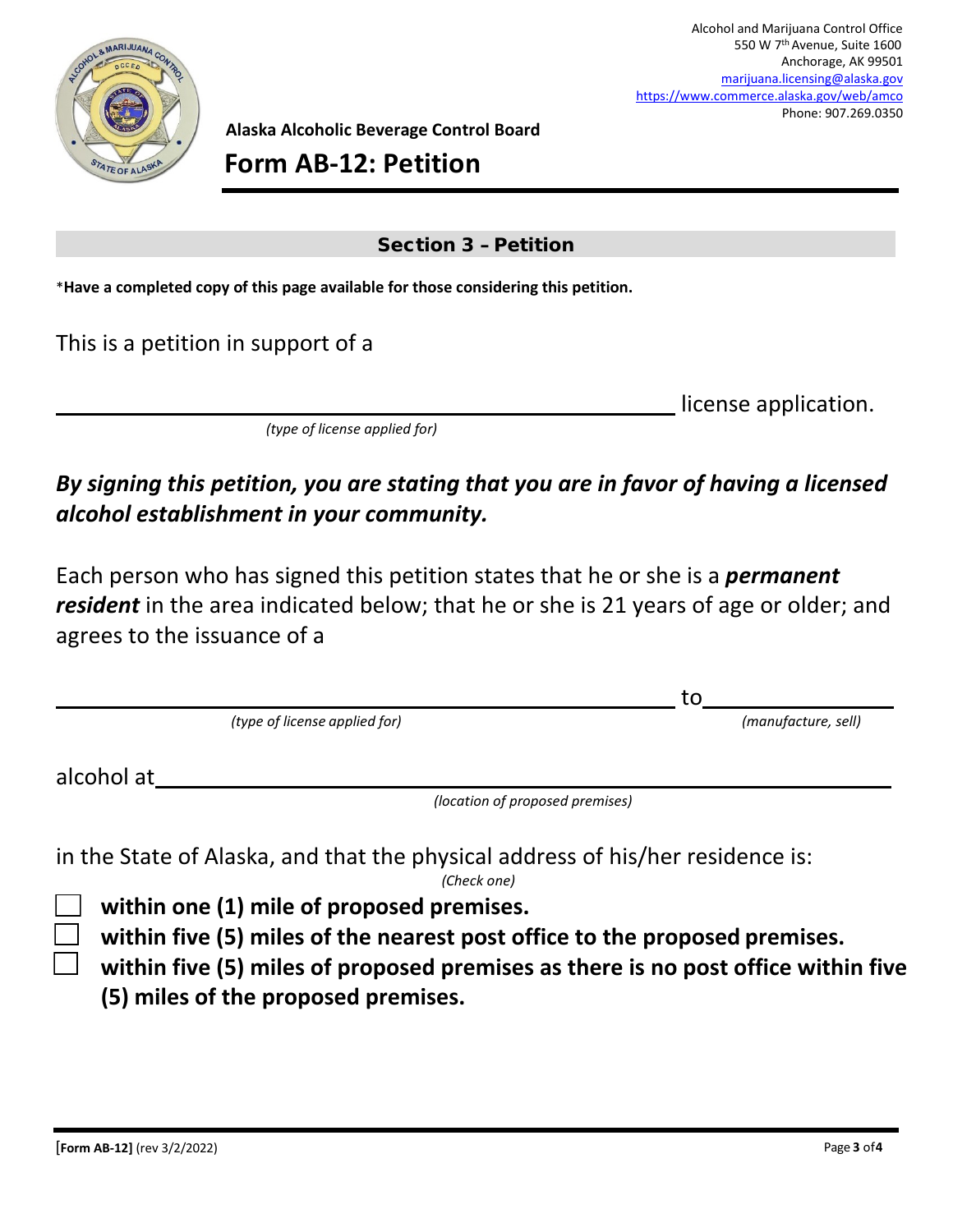

**Alaska Alcoholic Beverage Control Board**

# **Form AB-12: Petition**

### Section 4 – Certifications

### **This petition is not valid if this page is not complete, signed, and notarized.**

|                                                       |                     |                                                                                                                          | _, the applicant for a                |
|-------------------------------------------------------|---------------------|--------------------------------------------------------------------------------------------------------------------------|---------------------------------------|
|                                                       | (proposed licensee) |                                                                                                                          |                                       |
|                                                       |                     |                                                                                                                          |                                       |
|                                                       |                     |                                                                                                                          | hereby certify that the               |
| (type of license applied for)                         |                     | (statutory reference)                                                                                                    |                                       |
|                                                       |                     |                                                                                                                          |                                       |
|                                                       |                     |                                                                                                                          |                                       |
|                                                       |                     | number of permanent residents 21 years of age or older who live within miles mile(s) of                                  |                                       |
|                                                       |                     | (one/five)                                                                                                               |                                       |
|                                                       |                     |                                                                                                                          |                                       |
|                                                       |                     | totals                                                                                                                   | and this petition (and this petition) |
| (proposed premises or nearest US Post Office address) |                     | (total population)                                                                                                       |                                       |
|                                                       |                     |                                                                                                                          |                                       |
|                                                       |                     |                                                                                                                          |                                       |
|                                                       |                     |                                                                                                                          |                                       |
| (number)                                              | (percentage)        |                                                                                                                          |                                       |
|                                                       |                     |                                                                                                                          |                                       |
|                                                       |                     | You must be able to certify the statement below. Read the following and then sign your initials in the box to the right: | <b>Initials</b>                       |
|                                                       |                     | I hereby certify that I am the person herein named and subscribing to this application and that I have read the complete |                                       |

application, and I know the full content thereof. I declare that all of the information contained herein, and evidence or other documents submitted are true and correct. I understand that any falsification or misrepresentation of any item or response in this application, or any attachment, or documents to support this application, is sufficient grounds for denying or revoking a license/permit. I further understand that it is a Class A misdemeanor under Alaska Statute 11.56.210 to falsify an application and commit the crime of unsworn falsification.

Printed Name of Applicant

\_\_\_\_\_\_\_\_\_\_\_\_\_\_\_\_\_\_\_\_\_\_\_\_\_\_\_\_\_\_\_\_\_\_\_\_\_\_\_\_\_

Signature of Applicant

\_\_\_\_\_\_\_\_\_\_\_\_\_\_\_\_\_\_\_\_\_\_\_\_\_\_\_\_\_\_\_\_\_\_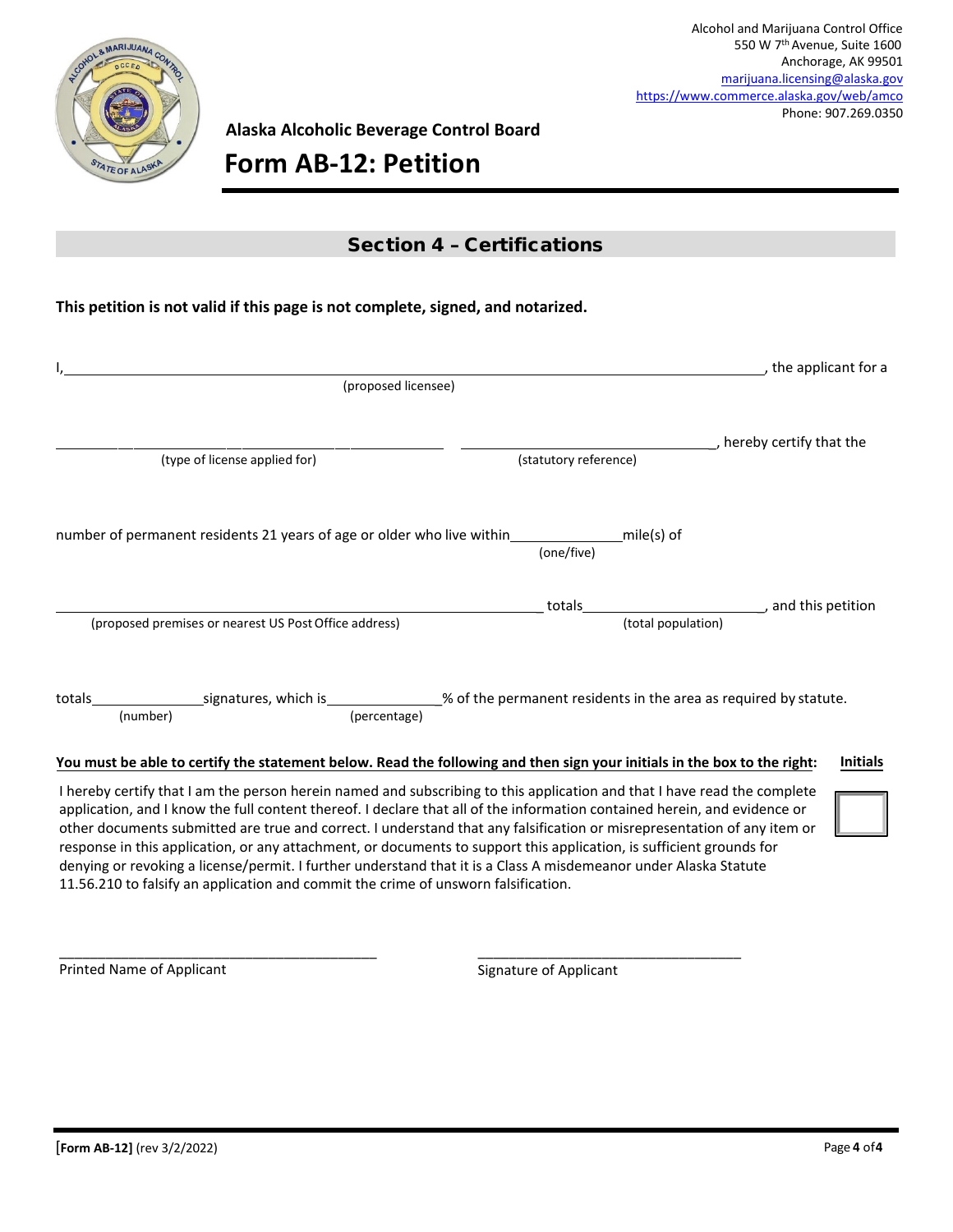# **SIGN ONLY IF YOU ARE: AT LEAST 21 YEARS OF AGE AND RESIDE AS A**

### **PERMANENT RESIDENT WITHIN ONE MILE OF THE PROPOSED ALCOHOL ESTABLISHMENT.**

Please provide all the required information - Sign and date - Check the appropriatebox.

**By signing this petition, you are stating that you are at least 21 years of age, reside as a permanent resident within ONE MILE of the proposed alcohol establishment and are in favor of having the proposed licensed alcohol establishment in your community.** 

| <b>Printed Name</b><br>(Please print legibly) | <b>Signature</b> | <b>Birthdate</b> | <b>Physical residence</b><br>address (PO Box &<br>Mailbox Store addresses<br>will not be accepted) | City & Zip Code<br>of residence | <b>Date</b><br><b>Signed</b> | Do you<br>understand<br>this petition? |
|-----------------------------------------------|------------------|------------------|----------------------------------------------------------------------------------------------------|---------------------------------|------------------------------|----------------------------------------|
|                                               |                  |                  |                                                                                                    |                                 |                              |                                        |
|                                               |                  |                  |                                                                                                    |                                 |                              | Yes $\square$<br>No <sub>1</sub>       |
|                                               |                  |                  |                                                                                                    |                                 |                              | Yes $\Box$<br>No <sub>1</sub>          |
|                                               |                  |                  |                                                                                                    |                                 |                              | Yes $\square$<br>No <sub>1</sub>       |
|                                               |                  |                  |                                                                                                    |                                 |                              | Yes $\Box$<br>No <sub>1</sub>          |
|                                               |                  |                  |                                                                                                    |                                 |                              | Yes $\Box$<br>No <sub>1</sub>          |
|                                               |                  |                  |                                                                                                    |                                 |                              | Yes $\square$<br>No <sub>1</sub>       |
|                                               |                  |                  |                                                                                                    |                                 |                              | Yes $\Box$<br>No <sub>1</sub>          |
|                                               |                  |                  |                                                                                                    |                                 |                              | Yes $\square$<br>No $\Box$             |
|                                               |                  |                  |                                                                                                    |                                 |                              | Yes $\Box$<br>No <sub>1</sub>          |
|                                               |                  |                  |                                                                                                    |                                 |                              | Yes $\Box$<br>No <sub>1</sub>          |
|                                               |                  |                  |                                                                                                    |                                 |                              | Yes $\square$<br>No <sub>1</sub>       |
|                                               |                  |                  |                                                                                                    |                                 |                              | Yes $\Box$<br>No <sub>1</sub>          |
|                                               |                  |                  |                                                                                                    |                                 |                              | Yes $\square$<br>No <sub>1</sub>       |
|                                               |                  |                  |                                                                                                    |                                 |                              | Yes $\square$<br>No <sub>1</sub>       |
|                                               |                  |                  |                                                                                                    |                                 |                              | Yes $\Box$<br>No $\Box$                |
|                                               |                  |                  |                                                                                                    |                                 |                              | Yes $\Box$<br>No <sub>1</sub>          |
|                                               |                  |                  |                                                                                                    |                                 |                              | Yes $\square$ No $\square$             |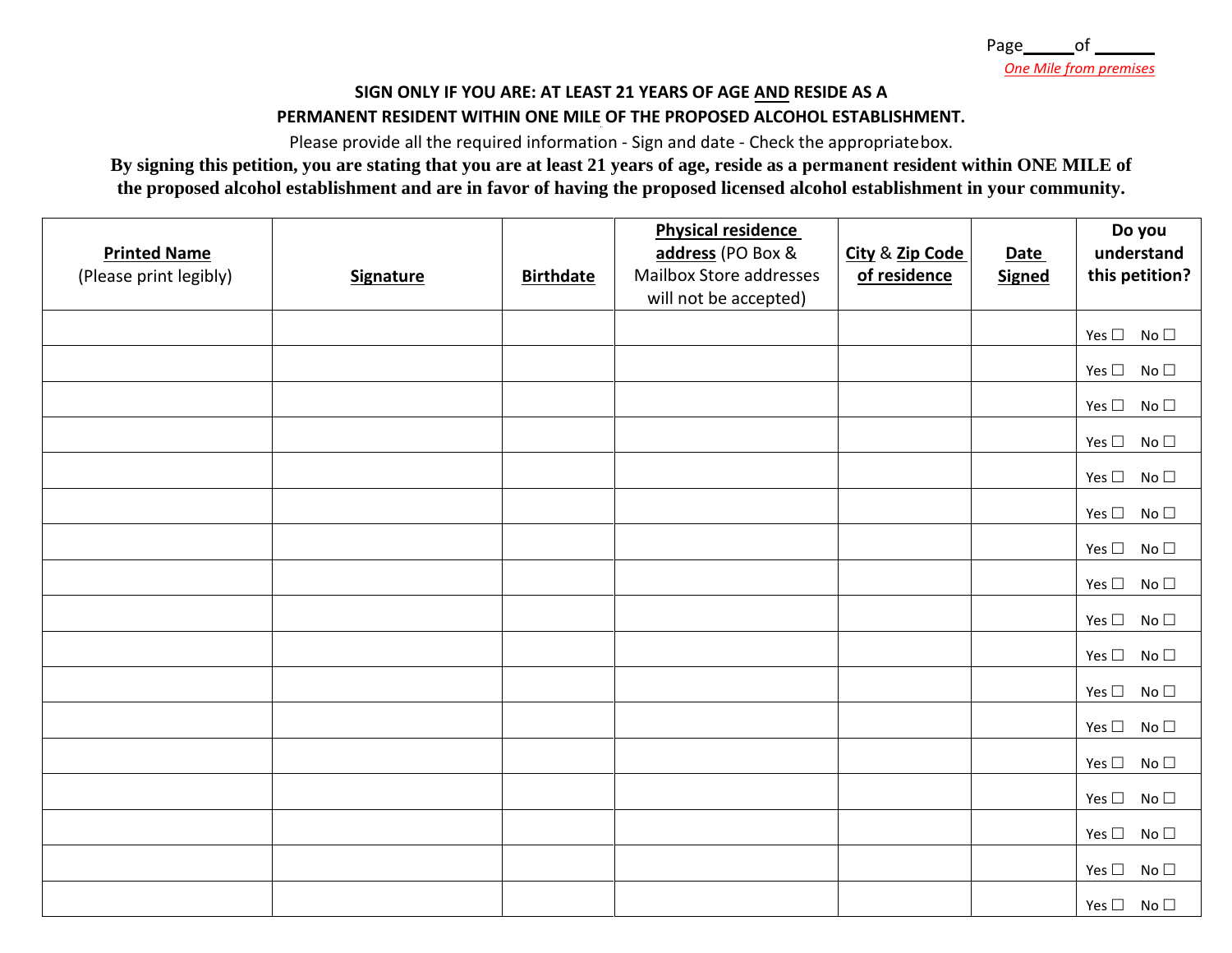### **SIGN ONLY IF YOU ARE: AT LEAST 21 YEARS OF AGE AND RESIDE AS A**

### **PERMANENT RESIDENT WITHIN ONE MILE OF THE PROPOSED ALCOHOL ESTABLISHMENT.**

Please provide all the required information - Sign and date - Check the appropriatebox.

**By signing this petition, you are stating that you are at least 21 years of age, reside as a permanent resident within ONE MILE of the proposed alcohol establishment and are in favor of having the proposed licensed alcohol establishment in your community.** 

| <b>Printed Name</b><br>(Please print legibly) | <b>Signature</b> | <b>Birthdate</b> | <b>Physical residence</b><br>address (PO Box &<br>Mailbox Store addresses<br>will not be accepted) | City & Zip Code<br>of residence | <b>Date</b><br><b>Signed</b> | Do you<br>understand<br>this petition? |
|-----------------------------------------------|------------------|------------------|----------------------------------------------------------------------------------------------------|---------------------------------|------------------------------|----------------------------------------|
|                                               |                  |                  |                                                                                                    |                                 |                              | Yes $\square$ No $\square$             |
|                                               |                  |                  |                                                                                                    |                                 |                              | Yes $\Box$<br>No <sub>1</sub>          |
|                                               |                  |                  |                                                                                                    |                                 |                              | Yes $\square$<br>No <sub>1</sub>       |
|                                               |                  |                  |                                                                                                    |                                 |                              | Yes $\Box$<br>No <sub>1</sub>          |
|                                               |                  |                  |                                                                                                    |                                 |                              | Yes $\Box$<br>No <sub>1</sub>          |
|                                               |                  |                  |                                                                                                    |                                 |                              | Yes $\square$ No $\square$             |
|                                               |                  |                  |                                                                                                    |                                 |                              | Yes $\square$ No $\square$             |
|                                               |                  |                  |                                                                                                    |                                 |                              | Yes $\square$ No $\square$             |
|                                               |                  |                  |                                                                                                    |                                 |                              | Yes $\Box$<br>No $\Box$                |
|                                               |                  |                  |                                                                                                    |                                 |                              | Yes $\square$<br>No $\Box$             |
|                                               |                  |                  |                                                                                                    |                                 |                              | Yes $\Box$<br>No <sub>1</sub>          |
|                                               |                  |                  |                                                                                                    |                                 |                              | Yes $\Box$<br>No <sub>1</sub>          |
|                                               |                  |                  |                                                                                                    |                                 |                              | No $\Box$<br>Yes $\square$             |
|                                               |                  |                  |                                                                                                    |                                 |                              | Yes $\square$<br>No <sub>1</sub>       |
|                                               |                  |                  |                                                                                                    |                                 |                              | Yes $\square$<br>No $\square$          |
|                                               |                  |                  |                                                                                                    |                                 |                              | Yes $\Box$<br>No <sub>1</sub>          |
|                                               |                  |                  |                                                                                                    |                                 |                              | Yes $\square$ No $\square$             |